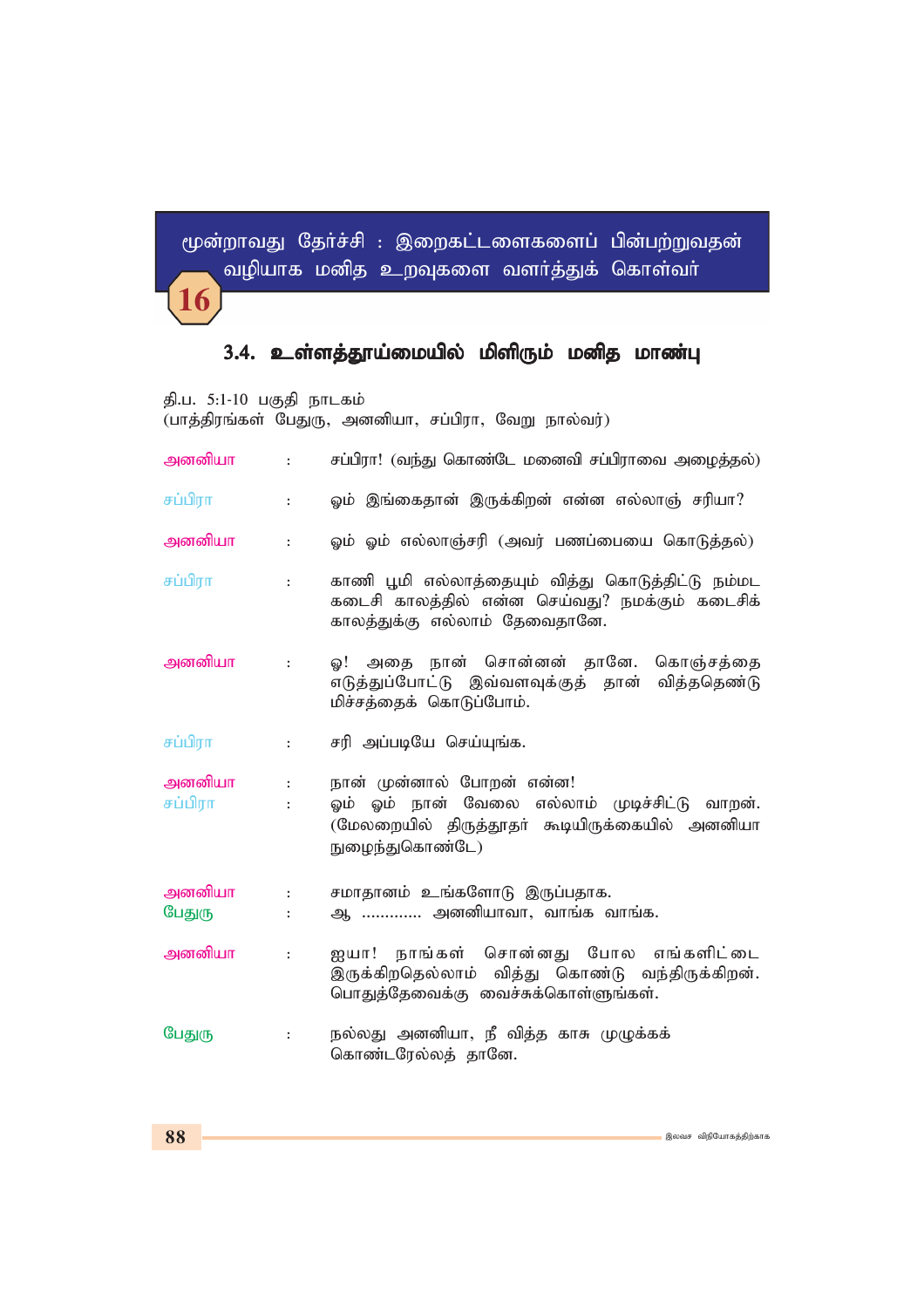| அனனியா | இல்லைய்யா இவ்வளவுக்குத்தான் வித்தோம். |  |  |
|--------|---------------------------------------|--|--|
|        |                                       |  |  |

நீ என்னை எமாக்கேல்ல: கடவளையே எமாக்காாய். பேகமா  $\mathbf{r}$ கடவுளே பார்த்துக்கொள்ளுவார்.

ஐயா என்னை மன்னிச்சுக்கொள்ளுங்கள். அனனியா  $\ddot{\cdot}$ 

இந்நாடகத்தை பார்க்கும் போது உமக்கு ஏற்படும் உணர்வுகள், சிந்தனைகள் எவை? எமது சொல், செயல், சிந்தனை யாவும் இறைவன் முன் ஒன்றித்து இருக்க வேண்டும். அனனியா, சப்பீரா இருவரும் கடவுளையே ஏமாற்றுகிறார்கள். விற்றுப்பெற்ற பணத்தில் ஒரு பகுதியை வீட்டிலே வைத்துவிட்டு பொய் கூறுகிறார்கள். எமது சொல், செயல், சிந்தனை யாவும் உண்மைத் தன்மையுடையாக இருக்க வேண்டுமென இறைவன் விரும்புகிறார்.

உள்ளத்தின் நிறைவிலிருந்தே வாய் பேசும், நல்லதோ தீயதோ எல்லாம் உள்ளத்திலிருந்தே வருகின்றன.

மேலும் இயேசு மக்கள் கூட்டத்தைத் தம்மிடம் வரவழைத்து அவர்களை நோக்கி, ''நான் சொல்வதைக் கேட்டுப் புரிந்து கொள்ளுங்கள். வாய்க்குள் செல்வது மனிதரைத் தீட்டுப்படுத்தாது; மாறாக வாயிலிருந்து வெளிவருவதே மனிதரைத் தீட்டுப்படுத்தும்'' என்றார். பேதுரு அவரை நோக்கி ''நீர் சொன்ன உவமையை எங்களுக்கு விளக்கும்'' என்று கேட்டார். இயேசு அவரிடம்'' உங்களுக்கு இன்னுமா புரியவில்லை? வாயினுள் செல்வது அனைத்தும் வயிற்றினூடே சென்று கழிப்பிடத்தில் வெளியேற்றப்படும் எனத் தெரியாதா? வாயினின்று

வெளிவருபவை உள்ளத்திலிருந்து வருகின்றன. அவையே மனிதரைத் தீட்டுப்படுத்துகின்றன. ஏனெனில் கொலை, விபசாரம், பரத்தமை, களவு, பொய்ச்சான்று, பழிப்புரை ஆகியவற்றைச் செய்யத்தூண்டும் தீய எண்ணங்கள் உள்ளத்திலிருந்து வெளிவருகின்றன. இவையே மனிதரைத் தீட்டுப்படுத்துகின்றன. கை கழுவாமல் உண்ணுவது மனிதரைத் தீட்டுப்படுத்தாது" என்றார்

மத்.15:10-11, 15-20

 $\vdots$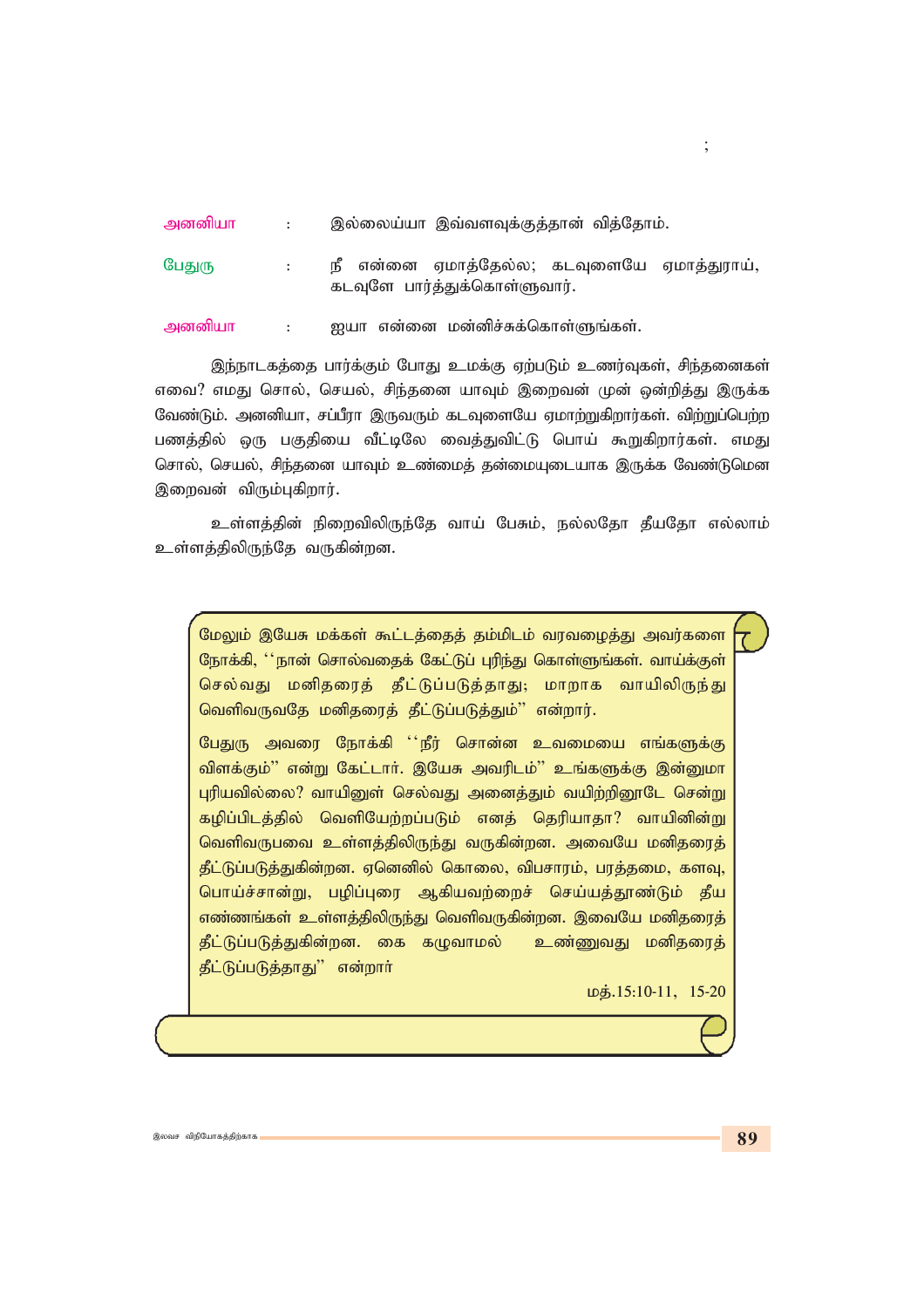அகத்தின் அழகு முகத்தில் தெரியும் என்பது பழமொழி, உள்ளத்தில் இருந்தே எமது செயல்கள் உருப்பெறுகின்றன. நாம் எதைச் செய்கின்றோமோ எதைச் சிந்திக்கின்றோமோ எதைப் பேசுகின்றோமோ அவை எமது உள்ளத்தைப் பிரகிபலிக்கின்றன.

## *செயற்பாடு*

- 1. பின்வரும் சந்தர்ப்பங்களில் எவ்வாறு நடந்து கொள்வீர் என போஸ்டர் கயாரிக்கவும்
	- விருந்துபசாரத்தில்
	- வாகன விபத்து
	- ஆலயத் திருவிழா
	- இயற்கை அனர்த்தம்
- 2. மத்தேயு 15:10-20 குறிப்பிடுவதன் படி சட்டங்களை மட்டும் நிறைவேற்றுவதால் உளத்தூய்மை ஏற்படாது. மாறாக எமது தூய உள்ளம் தான் நற்செயல்களின் கருவூலம். இதன் அடிப்படையில் பின்வரும் அட்டவணையைப் பூர்த்தி செய்யுங்கள்.

| சந்தர்ப்பம்                                                          | எனது செயற்பாடு               |  |  |  |
|----------------------------------------------------------------------|------------------------------|--|--|--|
| உ+ம் தவணைப் பரீட்சை                                                  | கடின முயற்சி எடுத்து கற்பேன் |  |  |  |
| 1. ஞாயிறு திருப்பலியில் பங்குபெறும் போது                             |                              |  |  |  |
| 2. திருவருகை / தவக்காலங்களில் நல்ல<br>பாவசங்கீர்த்தனம் செய்யும் போது |                              |  |  |  |
| 3. வகுப்பில் ஆசிரியா் இல்லாத போது                                    |                              |  |  |  |
| 4. பஸ் வண்டியில் பயணம் செய்யும் போது                                 |                              |  |  |  |
| 5. தாய் / தந்தை வீட்டில் இல்லாத போது                                 |                              |  |  |  |

நாம் இறைவனின் பிள்ளைகளாக இருக்கிறோம். இறை உறவை வளர்ப்பதற்கு செபம் மிக முக்கியமானது. நற்செயல்கள் செய்வதற்கு செபத்தோடு தூய உள்ளமும் தேவையாகவுள்ளது. நல்லெண்ணம் உள்ளவர்கள் உயர்வடைவார்கள். தூய உள்ளத்தோடு நாம் கேட்கும்போது இறைவன் எல்லாவற்றையும் நமக்குத் தருவார்.

உங்களிடையே சண்டை சச்சரவுகள் ஏற்படக் காரணமென்ன? உங்களுக்குள்ளே போராடிக் கொண்டிருக்கும் சிற்றின்ப நாட்டங்கள் அல்லவா? நீங்கள் ஆசைப்படுவது கிடைக்காததால் கொலை செய்கிறீர்கள்<del>,</del> பேராசை கொள்கிறீர்கள்; அதைப் பெற முடியாததால் சண்டை சச்சரவு உண்டாக்குகிறீர்கள். அதை நீங்கள் ஏன் பெற முடிவதில்லை? நீங்கள் கடவுளிடம் கேட்பதில்லை. நீங்கள் கேட்டாலும் ஏன் அடைவதில்லை? *Vnddpy; ePq;fs; jPa vz;zj;NjhL Nfl;fpwPu;fs; rpw;wpd;g ehl;lq;fis*  $p$ நிறைவேற்றவே கேட்கிறீர்கள்.

*ahf;. 4:1-3*

 $\overline{\mathcal{C}}$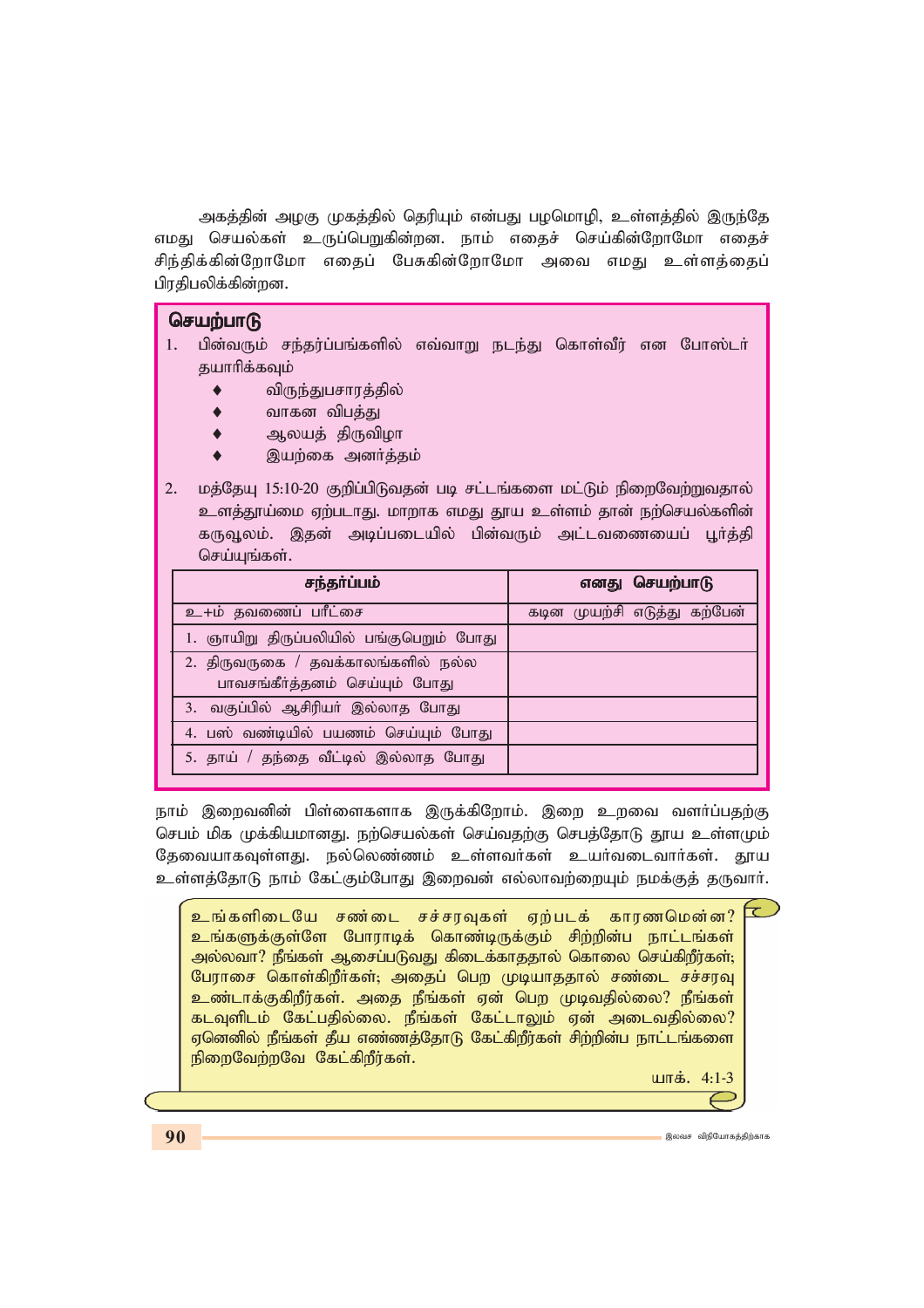## செயற்பாடு

யாக் 4:1-3 இன்படி, எமது உள்ளத்தைத் தூய்மையாக வைத்திருப்பதற்கு நாம் தியாகம் செய்ய வேண்டிய குணங்களையும், வளர்க்க வேண்டிய குணங்களையும் அட்டவனையில் எழுதுங்கள்.

| தியாகம் செய்ய வேண்டிய குணங்கள் | வளர்க்க வேண்டிய குணங்கள் |
|--------------------------------|--------------------------|
|                                |                          |
|                                |                          |
|                                |                          |
|                                |                          |

எமது சிந்தனையும் செயலும் எமது ஆளுமையின் வெளிப்பாடே ஆகும்.

நல்ல கனிகளை நாம் கொடுக்காத போது எமது அடிப்படைக் கிறிஸ்தவ அழைப்பிலிருந்து நாம் தவறுகிறோம். நல்ல பலன் கொடுக்காத மரங்களை இறைவன் விரும்புவதில்லை. நாம் நற்கனி கொடுப்பதைக் காண அவர் ஆவலாக காத்துக் கொண்டிருக்கிறார்.

 $^{\prime\prime}$ கெட்ட கனி தரும் நல்ல மரமுமில்லை; நல்ல கனி தரும் கெட்ட **மரமுமில்லை. ஒவ்வொரு மரமும் அதனதன் கனியாலே அறியப்படும்.** *Vndd;why; Kl;nrbfspy; mj;jpg; goq;fisg; gwpg;ghUkpy;iy@* முட்புதர்களில் திராட்சைக் குலைகளை அறுத்துச் சேர்ப்பாருமில்லை. நல்லவர் தம் உள்ளமாகிய நல்ல கருவூலத்திலிருந்து நல்லவற்றை எடுத்துக் கொடுப்பர். தீயவரோ தீயதினின்று தீயவற்றை எடுத்துக் கொடுப்பர். உள்ளத்தின் நிறைவையே வாய் பேசும்.

லாக்.6:43-45

நல்ல எண்ணங்களைக் கொண்டிருப்பவர்கள் எப்பொழுதும் நன்மையே செய்வார்கள், நல்ல சிந்கனை உள்ளவர்கள் எப்பொமுகம் இனிய சொற்களைப் பேசுவார்கள். சுயநலம் துறந்து, தூய உள்ளத்துடன் சமூகத்தில் வாழ வேண்டும்.



இலவச விநியோகத்திற்காக **மானிய மானிய மானிய மானிய மானிய மானிய மானிய மானிய மானிய மானிய மானிய மானிய மானிய மானிய மானிய**